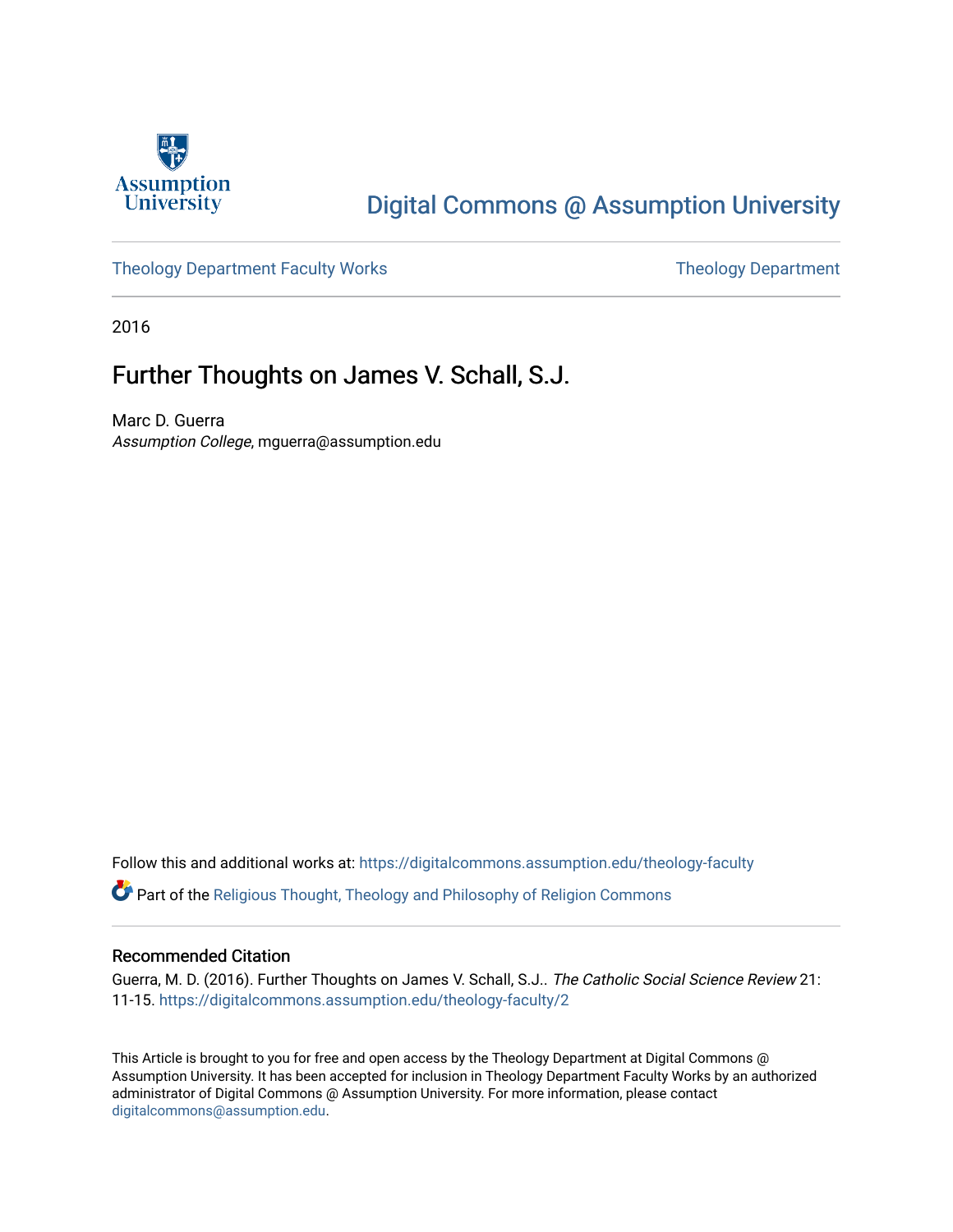### **Further Thoughts on James V. Schall, S.J.** Marc D. Guerra

*James V. Schall is well known for being a learned theorist (and an equally learned practitioner) of so-called Christian Aristotelianism. That Schall affirms the basic compatibility of Christian faith and human reason, then, is not surprising. But the particular way that he affirms this is surprising. Schall regularly speaks of the relation of Christian faith and human reason in terms of the qualified incompleteness of both political philosophy and Christian revelation. The mutual incompleteness of political philosophy and Christian revelation indirectly sheds light on the characteristic error made by contemporary hyper-rationalists, whether they are overt modern rationalists or covert religious rationalists.*

Taking the full measure of James V. Schall's thought is a herculean task—and not simply because most of us, like myself, lack both the capacity and learning to do so. It is daunting in its own right. For Schall seems to be able to write about nearly anything and everything—from the great to the small—with insight, clarity, and wisdom. And he has been able to do so for some time. In 1968, he wrote a book, *Redeeming the Time*, about the misguided and dangerous attempt to make the Catholic Church fully at home in this world. Since then, he has written books on human dignity, leisure, play, population control, worship, Christianity, politics, Christianity and politics, Pope John Paul II, liberation theology, heaven and hell, the foundations of political philosophy, education, economics, Jacques Maritain, Roman Catholic political philosophy, Chesterton, Reason, Revelation, radical Islam, the Catholic university, natural law and natural rights, war, technology, Belloc, and even, when the occasion required it, a sober article on Pope Francis. In other words, for fifty years James V. Schall has thought and written about things, or should I say "the things that are," like one who knows.

Being a great admirer of prudence, it is tempting to end my remarks here. For unlike Chesterton, I do think that some things worth doing are not worth doing badly. But in this case following that principle would be both unmanly and uncharitable. My admittedly sketchy remarks simply draw attention to three fundamental, interconnected themes in Schall's writings that are, in my view, crucial for understanding his thought as a whole.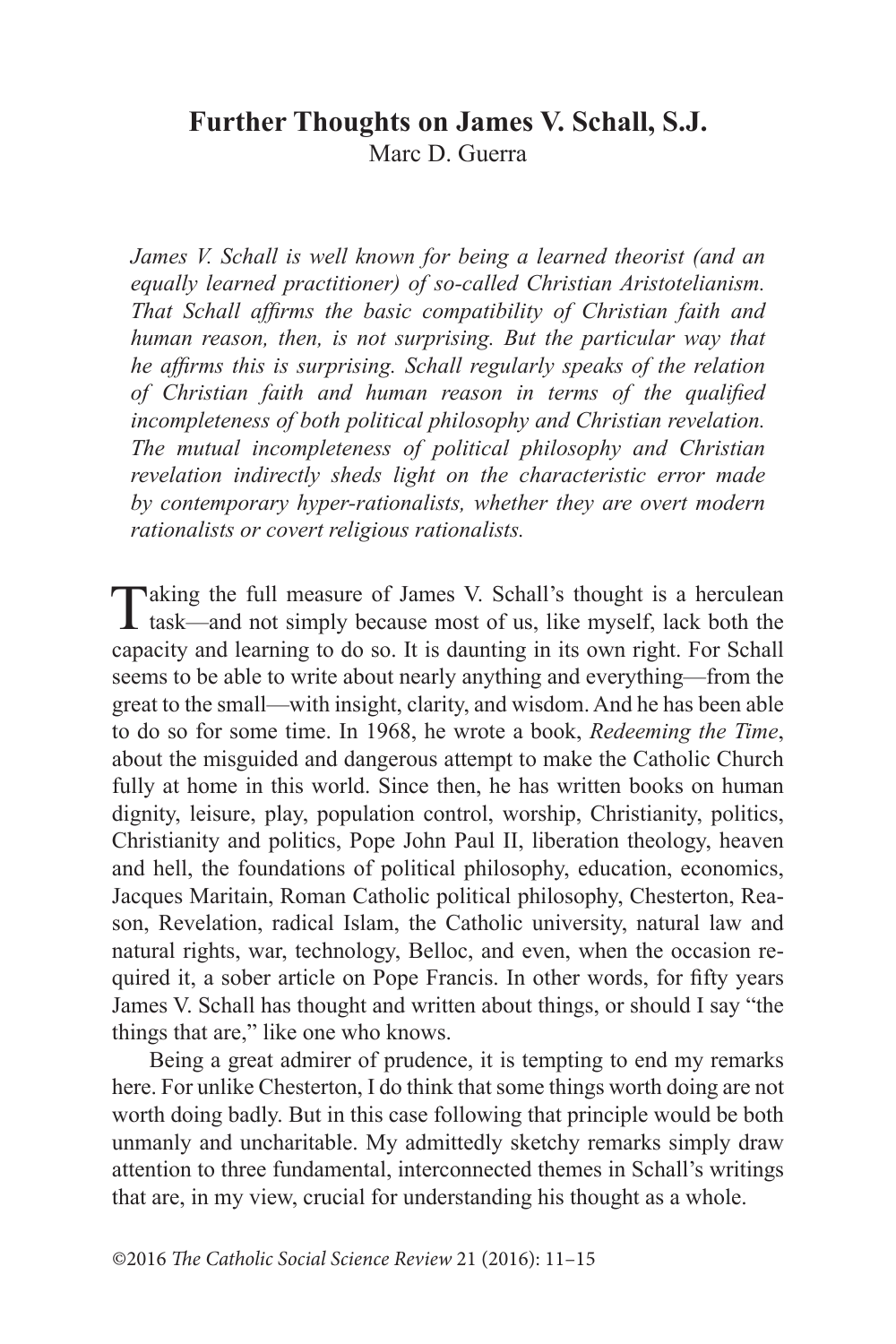Schall is well known for being a learned theorist (and an equally learned practitioner) of so-called Christian Aristotelianism. More specifically, he is well known for being a Thomist who practices a form of Thomism that has blood in it. One of the hallmarks of St. Thomas's thought, of course, is its argument about the basic compatibility of Christian faith and human reason. That Schall affirms the same thing, then, is not surprising. But the particular way that he affirms this is surprising. Whereas Etienne Gilson provocatively spoke of a Christian philosophy that had a distinctively Christian flavor and content, and Charles De Koninck frequently spoke as if there was very little daylight between Aristotle's and St. Thomas's thought, Schall regularly speaks of the relation of Christian faith and human reason in terms of the qualified incompleteness of both political philosophy and Christian revelation.

According to Schall, political philosophy, at its best, attempts to arrive at "the higher understanding of political things insofar as these things account for what pertains to and rises out of political living . . . [and] are included in the explanation of . . . what [man] is."1 Political philosophy is concerned with political affairs primarily, though not exclusively, because they help reveal the true nature of man and human excellence. But the account it can give is necessarily deficient, since it depends on philosophy's prior ability to articulate a comprehensive account of the whole of which political life forms a part. But as Schall routinely notes, philosophy cannot give such a comprehensive account; philosophers, especially modern philosophers like Spinoza and Hegel, may claim that they can do this, but they cannot. Recognition of this inability brings with it the recognition that political philosophy represents one of the fundamental paths that human reason can take to gain knowledge of "what is."

Christian revelation's incompleteness, as Schall sees it, has to do with the New Testament's conspicuous silence on the nature and concrete operations of political life. For the Christ of the Gospel makes abundantly clear that His Kingdom is not of this world. The undeniable effect of the Gospel is to focus a Christian's gaze on a non-temporal and non-political kingdom, to palpably remind the followers of Christ that they are wayfarers and sojourners in the earthly city.

Schall's position thus differs in kind from muddleheaded views that insist on seeing Plato's *Republic* or Aristotle's *Politics* as obvious proto-Christian tracts. He regularly notes that political philosophy does not necessarily lead to Christian revelation and he does not think that Christian revelation must make its relationship to human reason so clear that no one could ever doubt or dispute it. At the same time, he gives us an intelligible argument as to why the human mind can see that some relationship between Christian revelation and reason is plausible.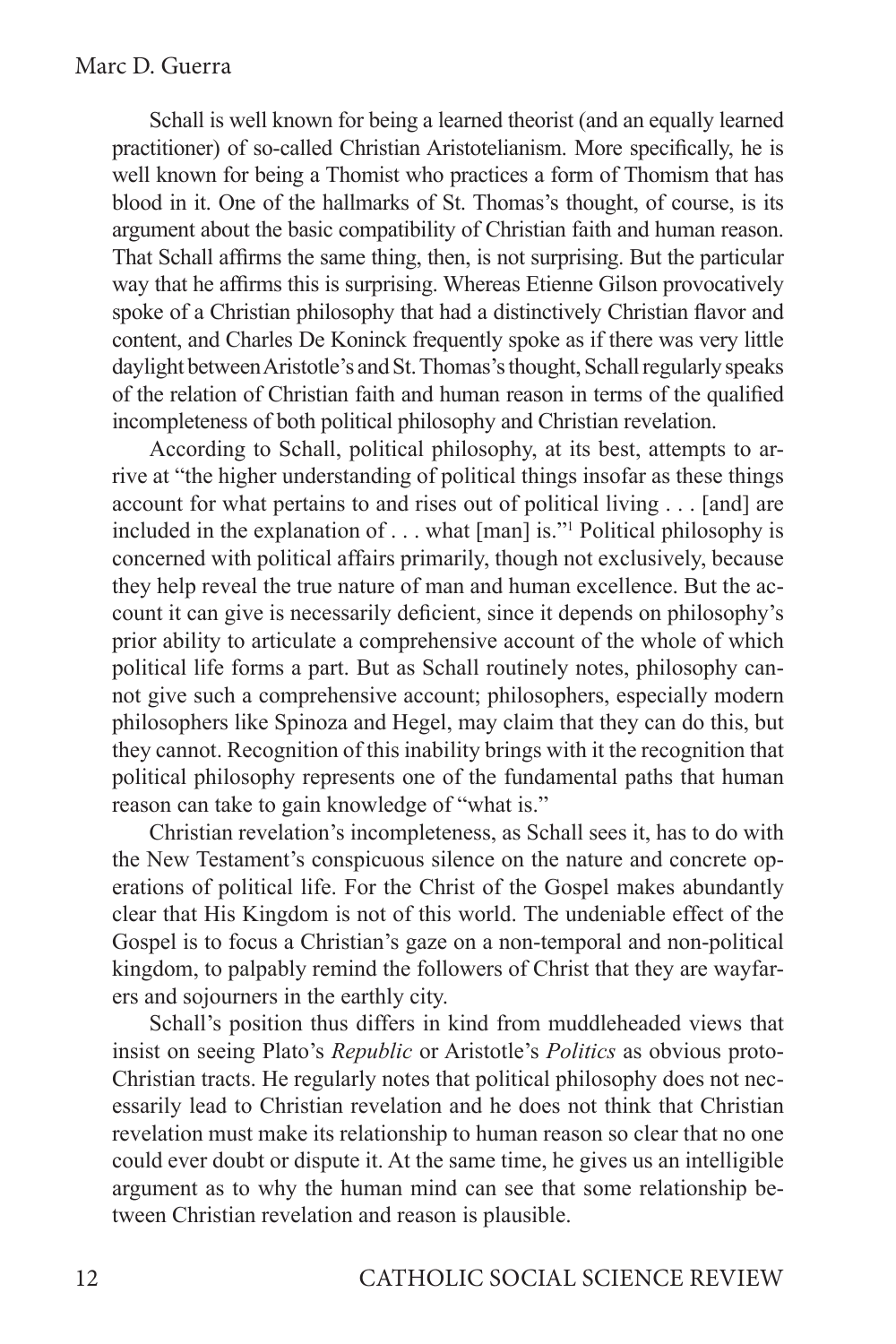Unlike a number of teenage Thomists today (or a growing number of not-quite-teenage Suarezians, for that matter), Schall does not view faith and reason as forming two perfectly formed layers of a two layer cake. Each exhibits its own distinctive form of incompleteness that, when viewed in tandem, points to the need of another kind of account of things that is complete, according to Schall. The mutual incompleteness of political philosophy and Christian revelation indirectly sheds light on the characteristic error made by contemporary hyper-rationalists, whether they are overt modern rationalists or covert religious rationalists. By dogmatically exaggerating our real, but limited, powers of reason, both the man who thinks he can explain everything in the universe without leaving any room for God and the man who believes that Christian faith can demonstratively explain everything in the universe including itself ironically end up deforming human reason.

This brings me to my second point. For all the attention that Schall's Thomism regularly and rightly receives, Augustine plays a crucial, and in some sense central, role in his thought. Schall's Augustinianism is most visible in his repeated emphasis on the intractable limits of political life. *The City of God* outlines, in at times crushing detail, the political order's ever-present temptation to make itself the sole arbitrator of defining the nature and scope of human life. Prone to viewing men as political citizens, it is inclined to view human beings solely as citizens. Augustine's great accomplishment was to show how false and how dehumanizing this view ultimately is. The all-too-human desires and pathologies that frequently get played out in social and political life can never be satisfied—no matter how much more politicized or how much more pathological they get. Further still, the just and noble ends to which political life rightly aspires, as Augustine loved to remind the philosophers, cannot be fully secured or perfectly actualized by men in political life. Augustine appreciated that political life is, in fact, a legitimate good; he recognized that participation in political life can modestly contribute to the betterment of the human being. But he masterfully used Christian revelation to show how the transpolitical nature of the city of God allows politics to free itself from the desire to claim that it—and it alone—can offer man wholeness and completion.

In Schall's view, Augustine set out to "Christianize the whole theoretical order as that order had been conceived in Greek philosophy."2 Freeing politics to be politics, he articulated how the grace that Christ offers men in His Passion and Resurrection allows them to live a life of moral virtue, and how each man, not just the rare and lucky philosopher, is called to a life of transcendent perfection. (I note in passing that this is the overarching theme of Schall's 1996 book *At the Limits of Political Philosophy:*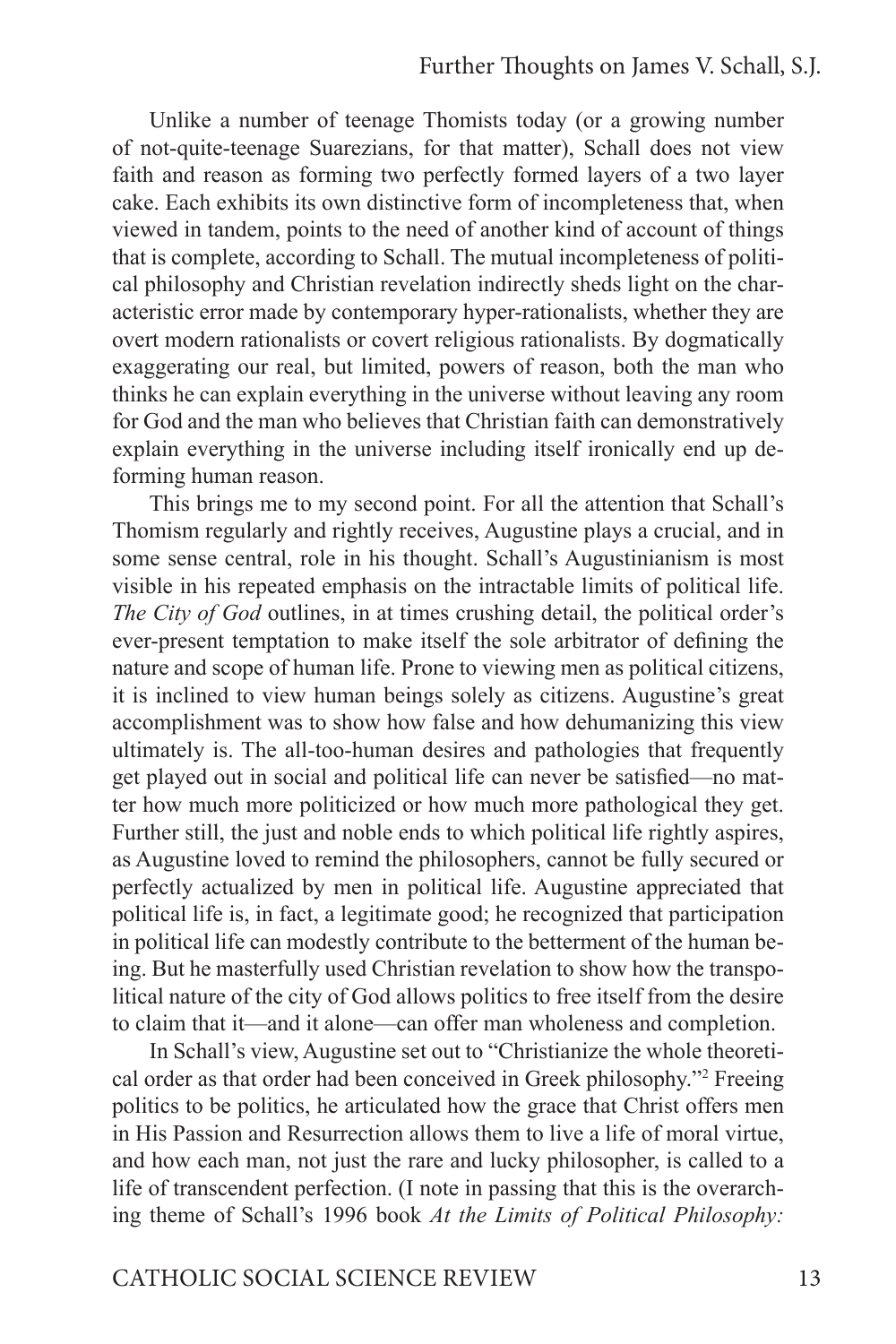*From "Brilliant Errors" to Things of Uncommon Importance*, and that this is the point Schall brings to bear in his own reflections on philosophic modernity's attempt to immanentize the eschaton). In short, Schall leans on Augustine because "Augustine stands for the completion and coherence of political philosophy, not by itself, but through itself, through its own questions honestly posed and open to answers strikingly related to its own inadequacies, to the 'restless hearts' that Augustine knew."3

And here we arrive at the last Schallian theme I want to mention: his defense of the importance of the person. That God is personal is a point Schall comes back to again and again. He also repeatedly reminds us that human beings, most fundamentally, are persons created, redeemed, and sanctified by God. Schall's account of the human person differs from those accounts that have their roots in John Paul II's hybridized phenomenological personalism. It also differs from the sometimes fuzzy, nuptial personalism favored by many theologians associated with the *Communio* crowd. Schall's reflections on the human person are characteristically particularized and concrete. For example, he does not tend to speak about "the person and virtue" or "the person and human excellence" in broad and sweeping terms. He is more apt to speak about the particular courage of a particularly courageous person or the particular wisdom of a particularly wise person or the particular charity of a particularly charitable person. Schall's emphasis is on the perfection of the real human person, not a philosophically or phenomenologically formulated description of some general human type or an abstractly conceived, nameless, faceless, and placeless modern individual. Schall's understanding of the nature of the human person informs his insightful discussions of contemplation and love, and it also informs his deadly serious reflections on the unseriousness of human affairs and the importance of song, dance, and play in a fully human life.

Schall's appreciation of the human person often leads him to point out just how sterile a virtue justice is—even as he powerfully defends its indispensable place in human affairs: "A thoroughly just world is a world of cold impersonality. The great things of life—honor, sacrifice, love, praise—are beyond justice."4 It also helps explain the prominent role that friendship plays in many of his writings. For friendship, Schall reminds us, exists among and between persons. To be a friend is to be a particular person who is related to another particular person in a particular way. This relation, Christianity tell us, can even exist between human and divine persons. Moving beyond the impasse that Aristotle arrived at, Christianity's teaching on the Incarnation offers an explanation as to how God and man, despite being two distinctly different kinds of persons, can be friends. It is not accidental, then, that when Schall discusses the Last Supper, Schall